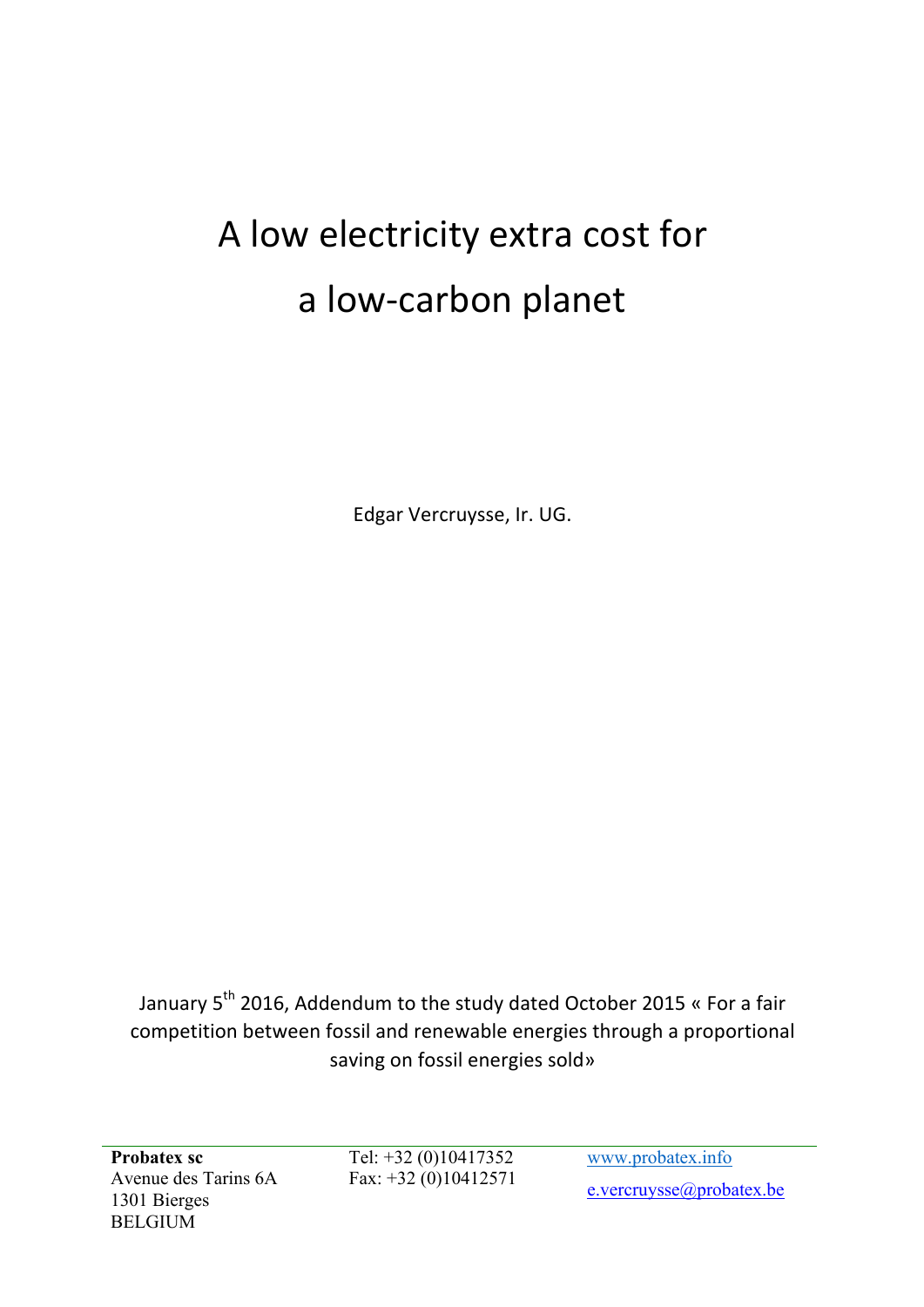## A low electricity extra cost for a low-carbon planet

The Paris Agreement on climate change of 12 December 2015 reflects a virtually worldwide desire to use green energy to replace fossil energy.

There is no mention of green nuclear energy, for which a unanimous agreement was not achievable.

This study proposes an application of the Agreement that may be of interest to the Paris Committee and a large number of nations.

The Paris Agreement in fact supplements Probatex' report of October 2015 [1], which proposes that fossil energy producers invest in green energy.

The Paris Agreement is also evidence of the desire of nations and their citizens to support this investment.

As all citizens are electricity consumers, it is proposed that the extra cost of green electricity due to the need for new investment should be borne not only by the fossil energy producers but by all nations, who will pass it on to their citizens.

What is likely to be the cost of this new investment?

The International Energy Agency [2] reckons that it will be around 1,000 billion \$ per year.

Private investment in green energy is currently estimated at 250 billion  $\zeta$  per year, while public sector investment is 125 billion  $\zeta$  per year [4].

The balance of 625 billion  $\zeta$  per year would be needed to replace fossil energy with green energy.

What would be the corresponding extra cost of electricity?

In 2013, worldwide electricity production was 23,127 TWh [3]. For 2016 it is estimated at 25,000 TWh.

The corresponding extra cost of electricity would therefore be 625 billion \$ per 25,000 TWh, which leads to an extra cost of 0.025 \$ per kWh, i.e. 2.5c\$ per kWh.

The application of this small surcharge would help to limit global warming.